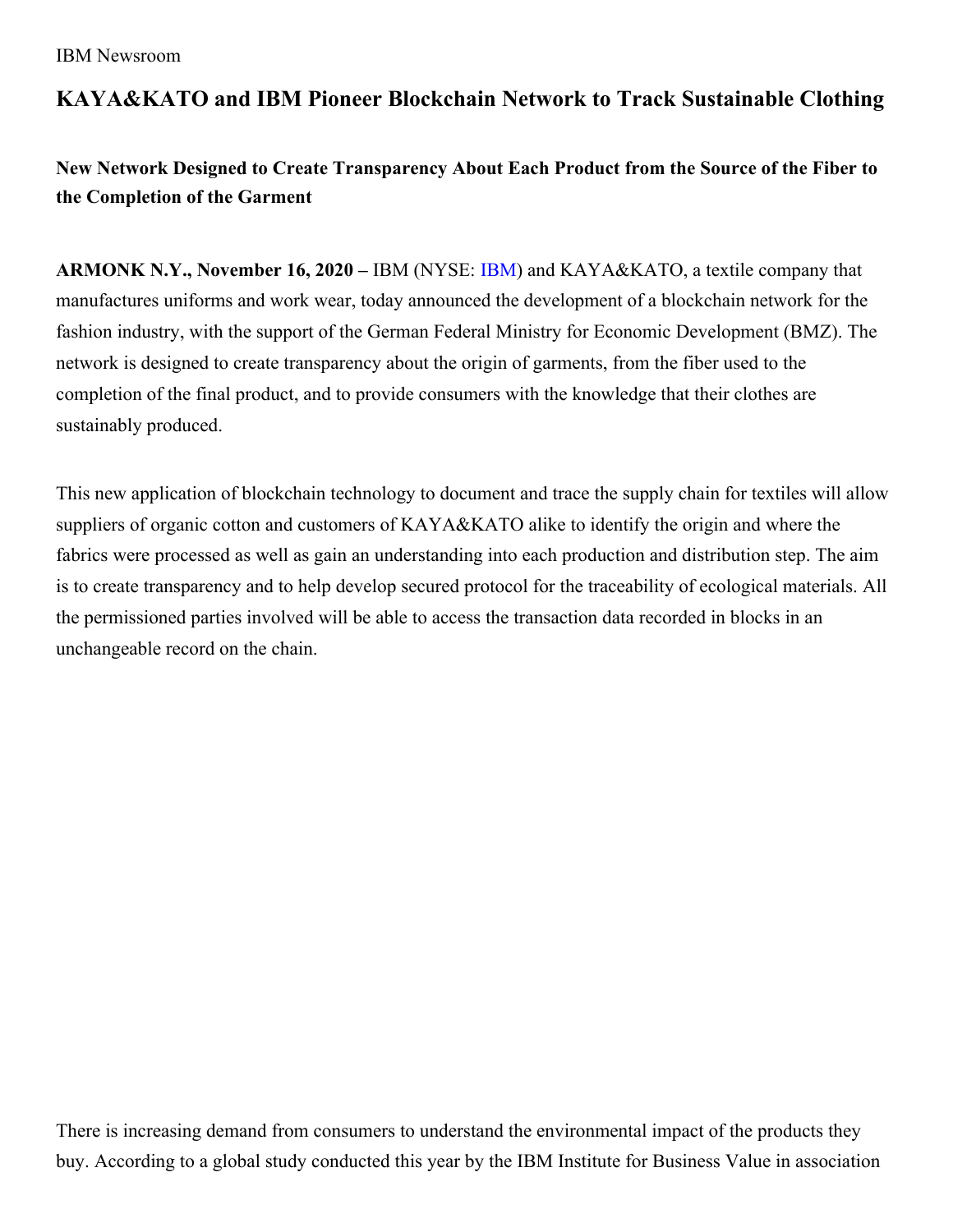with the National Retail Federation, 77% of consumers surveyed say that sustainability is important to them, and 57% surveyed said they are willing to change their purchasing habits to help reduce negative impact to the environment.

Within the garment industry, these attitudes are more prevalent among and more important to younger demographics. A recent survey of European consumers by Morning Consult commissioned by IBM found that 75% of respondents said they are concerned about the level of waste in the fashion industry. Furthermore, 64% of respondents said they would be more likely to buy the garment if new technologies could prove sustainability claims.1

Many within the fashion industry are working to help address changing consumer attitudes while creating ways to be more transparent about the environmental impact of the materials they use. Blockchain is wellsuited to help garment manufacturers and their suppliers work together to create a permanent, immutable record of the origin of all materials used in production to build trust.

"Blockchain technology is a catalyst for collaboration and transparency across industries and within supply chains," said Christian Schultze-Wolters, Director of Blockchain, IBM. "Blockchain technology today is being used to help increase visibility and agility in supply chains in industries including automotive manufacturing, mining, electronics production and even the cultivation and distribution of many types of food. By creating shared visibility, the technology helps foster trust among companies and their suppliers, businesses and especially their consumers. We want to set an example within the industry and offer other companies the opportunity to join us in advancing development and helping to create solutions for supply chain."

"The advancement of sustainability and digitization is crucial to our forward-looking approach. This project combines both aspects in an excellent way by promoting supply chain transparency. For KAYA&KATO, there are multiple compelling reasons to initiate the development of a blockchain network and we look forward to implementation and eagerly await the first solutions in cooperation with IBM," says Dr. Stefan Rennicke, co-founder and managing director of KAYA&KATO GmbH.

The German Federal Ministry for Economic Cooperation and Development (BMZ) has long been calling for more transparency in global supply chains and is also supporting the cooperation between KAYA&KATO and IBM.

KAYA&KATO is one of the first 27 companies to be certified with the "Green Button" by the German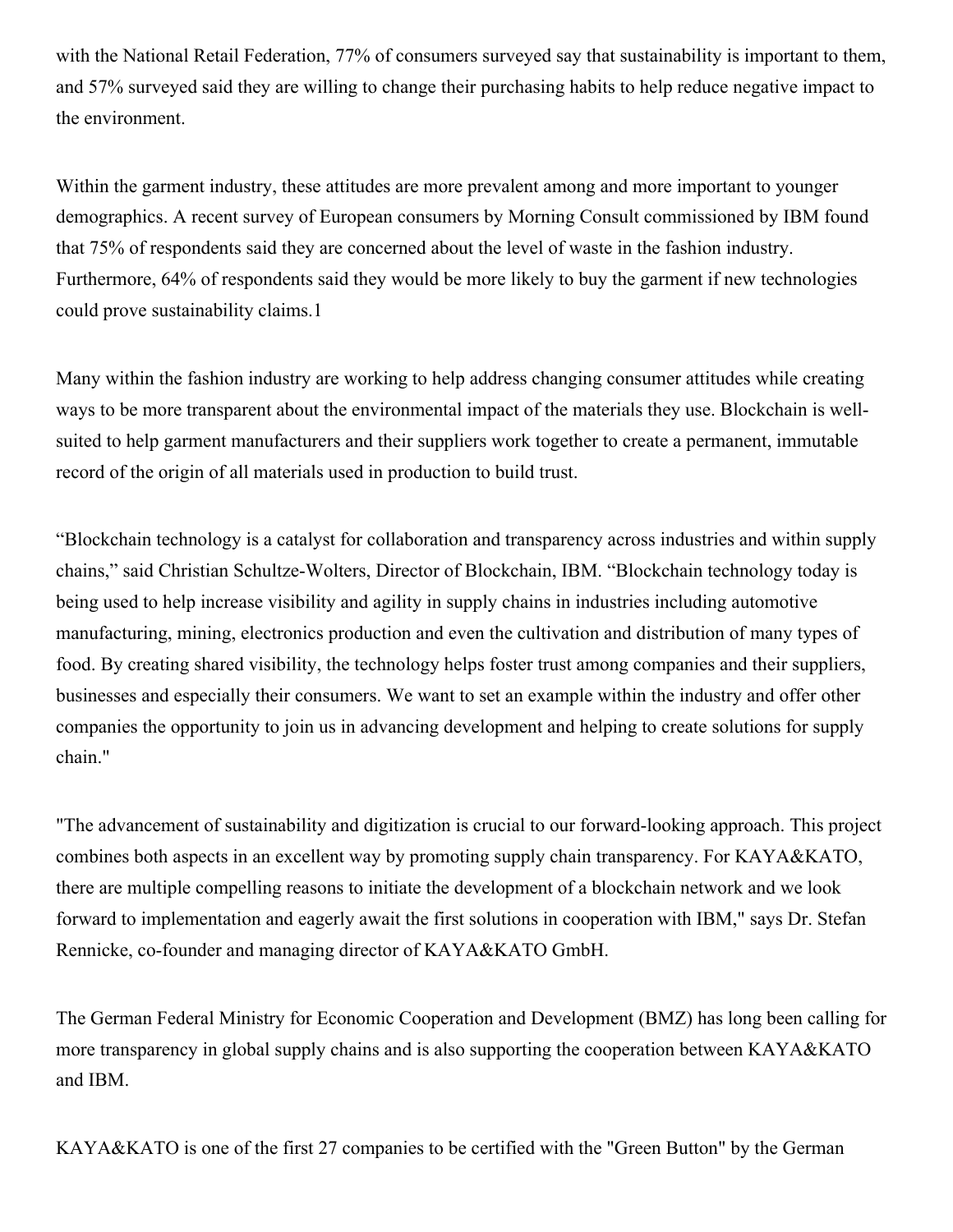Federal Ministry for Economic Cooperation and Development (BMZ). The Green Button is the seal introduced by the BMZ for textiles produced in a socially and ecologically sustainable manner. The Green Button is the first state seal to combine requirements for textiles and for the entire company

For more on this project visit: <https://youtu.be/Pb3Dqm2bLu0>

To learn more about how IBM Blockchain can support supply chain operations, visit: <https://www.ibm.com/blockchain/industries/supply-chain>

## **About IBM Blockchain**

IBM is recognized as the leading enterprise blockchain provider. The company's research, technical and business experts have broken barriers in transaction processing speeds, developed the most advanced cryptography to secure transactions, and are contributing millions of lines of open source code to advance blockchain for businesses. IBM is the leader in open-source blockchain solutions built for the enterprise. Since 2016, IBM has worked with hundreds of clients across financial services, supply chain, government, retail, digital rights management and healthcare to implement blockchain applications, and operates a number of networks running live and in production. The cloud-based IBM Blockchain Platform delivers the end-toend capabilities that clients need to quickly activate and successfully develop, operate, govern and secure their own business networks. IBM is an early member of Hyperledger, an open source collaborative effort created to advance cross-industry blockchain technologies. For more information about IBM Blockchain, visit https://www.ibm.com/blockchain/ or follow us on Twitter at @ibmblockchain.

1. Survey Methodology: This study was conducted by Morning Consult on behalf of IBM from September 11-13, 2020. The study was conducted among 1,000 U.K. adults, 1,000 German adults, 1,000 Italian adults, and 1,000 Spanish adults. The studies were conducted online and the data were stratified to match a target sample of adults in each country.

**Media Contact:** Vince Smith smithv@uk.ibm.com